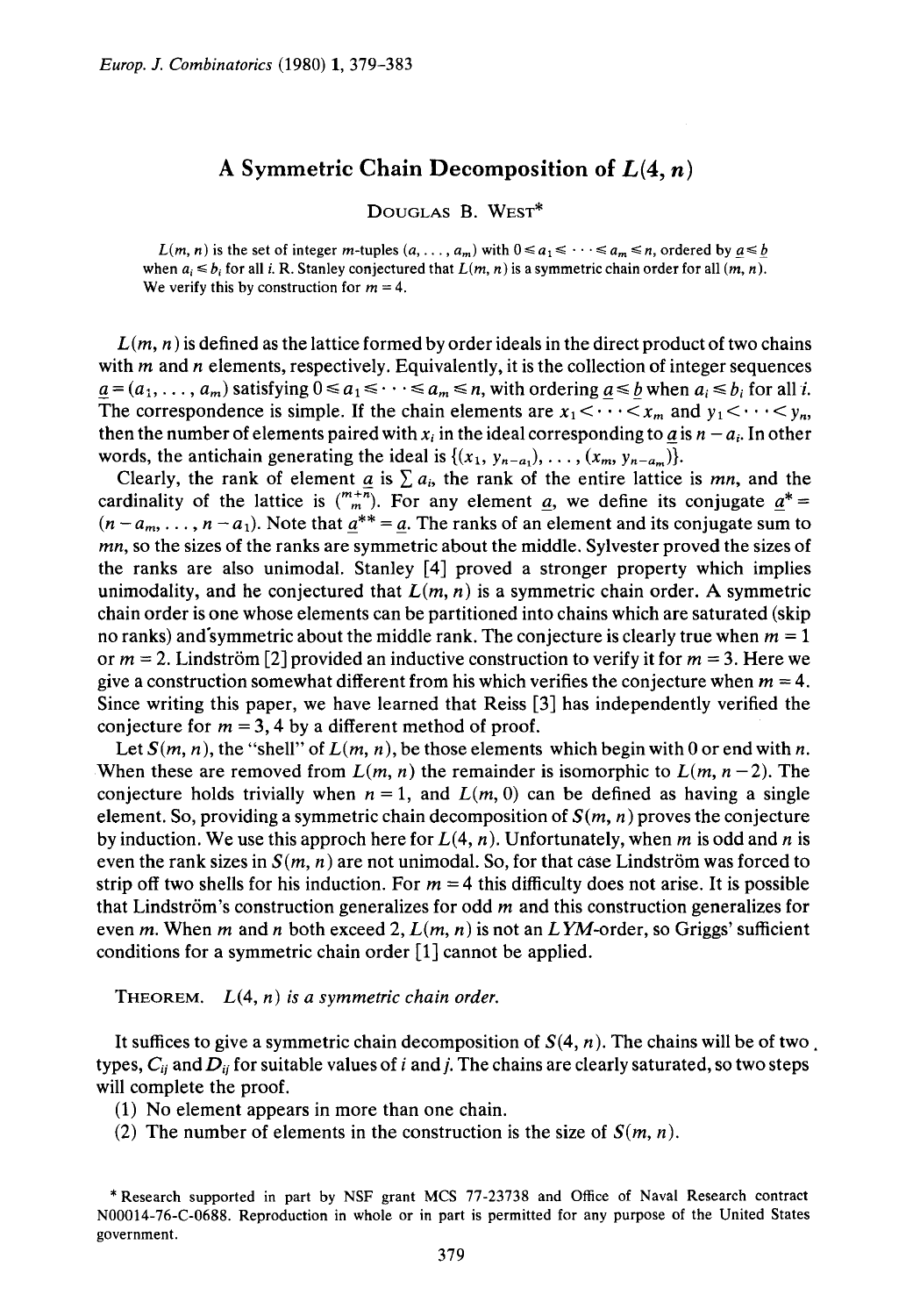Each chain is composed of six segments, with the top element of one segment and the bottom element of the next identical. Throughout a given segment only one position in the integer sequence changes. Table 1 explicitly defines the chains and gives the ranks where the changes between segments occur.

| Rank           | $C_{ii}$                     | Segment | $D_{ii}$                       | Rank               |
|----------------|------------------------------|---------|--------------------------------|--------------------|
| $4n - 6i - 2i$ | $(n-3i-i, n-2i-i, n-i, n)$   |         | $(n-3i-i-2, n-2i-i-1, n-i, n)$ | $4n - 6i - 2i - 3$ |
|                |                              | 6       |                                |                    |
| $4n - 6i - 3i$ | $(n-3i-j, n-2i-j, n-i-j, n)$ |         | $(i+1, n-2i-i-1, n-i, n)$      | $3n-3i$            |
|                |                              | 5       |                                |                    |
| $3n - 3i - 2i$ | $(0, n-2i-i, n-i-i, n)$      |         | $(j+1, i+j+1, n-i, n)$         | $2n + 2i + 2$      |
|                |                              | 4       |                                |                    |
| $3n - 3i - 3i$ | $(0, n-2i-i, n-i-i, n-i)$    |         | $(i+1, i+j+1, 2i+j+1, n)$      | $n+3i+3j+3$        |
|                |                              | 3       |                                |                    |
| $2n-2i$        | $(0, i, n-i-j, n-j)$         |         | $(0, i+j+1, 2i+j+1, n)$        | $n + 3i + 2j + 2$  |
|                |                              | 2       |                                |                    |
| $n+3i$         | $(0, i, 2i + j, n - j)$      |         | $(0, i+j+1, 2i+j+1, 3i+j+1)$   | $6i + 3i + 3$      |
|                |                              |         |                                |                    |
| $6i + 2j$      | $(0, i, 2i + i, 3i + j)$     |         | $(0, i+1, 2i+i+1, 3i+i+1)$     | $6i + 2j + 3$      |

| \RL<br>д<br>÷ |  |
|---------------|--|
|---------------|--|

Segments must have length at least 0. That is, top and bottom elements may be identical, but the top element must not have rank below the bottom element. Examining the lengths of segments and ensuring that we have legal elements at the bottom of  $C_{ij}$  and the top of  $D_{ij}$ <sup>y</sup>ields necessary conditions on *i* and *j.* We claim the desired decomposition is obtained by taking all chains for which these necessary conditions are satisfied.

$$
S(4, n) = \{C_{ij}: 3i + 2j \le n, i \ge 0, j \ge 0\} \cup \{D_{ij}: 3i + 2j \le n - 3, i \ge 0, j \ge 0\}
$$

Figure 1 gives  $S(4, 5)$  explicitly as an example.

| 5555     |          |          |          |          |          |          |
|----------|----------|----------|----------|----------|----------|----------|
| 4555     |          |          |          |          |          |          |
| 3555     | 4455     |          |          |          |          |          |
| 2555     | 4445     |          | 3455     |          |          |          |
| 1555     | 3445     | 3355     | 2455     |          |          |          |
| 0555     | 2445     | 3345     | 1455     | 2355     |          |          |
| 0455     | 1445     | 3335     | 1355     | 2255     | 2345     |          |
| 0355     | 0445     | 2335     | 1255     | 2245     | 1345     |          |
| 0255     | 0444     | 1335     | 1155     | 2235     | 0345     | 1245     |
| 0155     | 0344     | 0335     | 1145     | 2225     | 0245     | 1235     |
| 0055     | 0244     | 0334     | 1135     | 1225     | 0145     | 0235     |
| 0045     | 0144     | 0333     | 1125     | 0225     | 0135     | 0234     |
| 0035     | 0044     | 0233     | 1115     | 0224     | 0125     | 0134     |
| 0025     | 0034     | 0133     | 0115     | 0223     | 0124     |          |
| 0015     | 0024     | 0033     | 0114     | 0222     | 0123     |          |
| 0005     | 0014     | 0023     | 0113     | 0122     |          |          |
| 0004     | 0013     | 0022     | 0112     |          |          |          |
| 0003     | 0012     |          | 0111     |          |          |          |
| 0002     | 0011     |          |          |          |          |          |
| 0001     |          |          |          |          |          |          |
| 0000     |          |          |          |          |          |          |
| $C_{00}$ | $C_{01}$ | $C_{02}$ | $D_{00}$ | $D_{01}$ | $C_{10}$ | $C_{11}$ |
|          |          |          |          |          |          |          |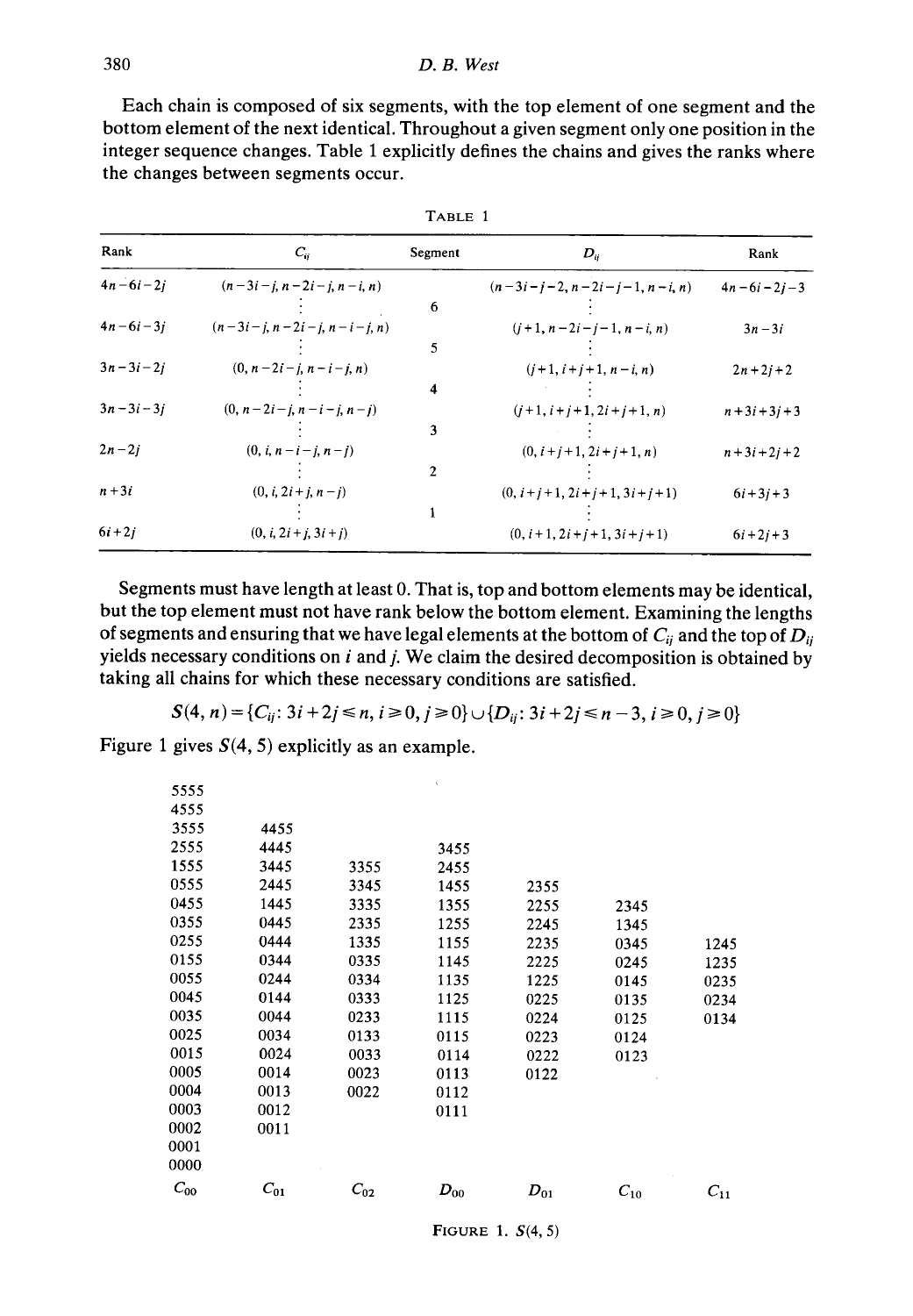OUTLINE OF PROOF. To show the elements are all distinct, we express the  $D$ -chains in terms of the C-chains and then restrict our attention to the C-chains. Let  $C_{ij}$  be the element of  $C_{ij}$  of rank *r*, similarly for  $D_{ij}^r$ . We claim that chain  $D_{i,j-1}$  is the conjugate of chain  $C_{i,j}$  when the top and bottoms elements of the latter are removed. That is,  $(D<sub>i,j-1</sub><sup>*</sup>)<sup>*</sup> = C<sub>i,j</sub><sup>4n-r</sup>$ . It suffices to perform the conjugation on the transition elements between segments of  $D_{i,j-1}$ . They become the transition elements of  $C_{i,j}$ . Note the top and bottom elements of  $C_{i,j}$  are unaffected and are conjugates of each other. Whenever  $D_{i,j-1}$ exists,  $C_{ij}$  exists. The affected  $C_{ij}$  are those where  $j > 0$  and  $3i + 2j < n$ .

Distinctness now reduces to showing:

- (1a) The elements of  $\cup \{C_{ii}\}\$ are all distinct.
- (1b) The chains  $C_{i0}$  and  $C_{i,(n-3i)/2}$  are self-conjugate.
- (1c) There are no conjugate pairs among the elements of  $\bigcup \{C_{ij}\}\$ , where  $0 < j <$  $(n-3i)/2$ , other than the tops and bottoms of chains.

(lb) is seen immediately by conjugating the transition elements in those chains. The other two statements require eliminating a large number of easy cases.

To show we have the correct number of elements, we proceed by induction. Simple counting verifies it for small *n*. In general, the size of  $S(m, n)$  is  $|L(m, n)| - |L(m, n-2)|$ . So,

$$
|S(4, n)| = {n+4 \choose 4} - {n+2 \choose 4} = \frac{(n+1)(n+2)(2n+3)}{6}.
$$

This is the sum of a familiar sequence. Indeed,

$$
|S(4, n)| - |S(4, n-1)| = (n+1)^2.
$$

Now we examine the changes in the construction between  $n-1$  and  $n$ . For all values of *i* and *j* such that  $C_{ij}$  or  $D_{ij}$  exists in the construction for  $n-1$ , a similarly indexed chain exists in the construction for *n*. Subtracting ranks, the number of elements in  $C_{ij}$  *is*  $4(n-3i-j)+1$ , and the number in  $D_{ij}$  is  $4(n-3i-j)-5$ . Each of these chains has 4 more elements than the similarly indexed chain in  $S(4, n-1)$ , if that chain exists. We will see there is a  $C_{ii}$  for every element of the middle rank which begins with 0 and a  $D_{ij}$  for every such element whose first position is not zero.

The chains which arise newly when *n* is reached are those  $C_{ij}$  for which  $3i + 2j = n$  and those  $D_{ij}$  for which  $3i + 2j = n - 3$ . For each value of *i* from 0 up to  $\lfloor n/3 \rfloor$  or  $\lfloor n/3 \rfloor - 1$ , depending on parities, there will be one new  $C_{ij}$  or  $D_{ij}$ , but not both.

Verifying that the construction picks up the proper number of elements reduces to:

- (2a) Computing (and multiplying by 4) the number of chains in the construction for  $S(4, n-1)$ —that is, the sum of the number of solutions to  $3i + 2j \le n-1$  and  $3i + 2j \leq n - 4$ .
- (2b) Computing the total number of elements in new chains.
- (2c) Verifying the sum of new elements in (2a) and (2b) is  $(n + 1)^2$ .

(2b) breaks into cases depending on the parity of *n,* and (2a) does the same with the parity of  $\lfloor n/3 \rfloor$ , so (2c) requires 6 cases, depending on the congruence class of *n* modulo 6.

DETAILS OF STEP 1. If (1a) does not hold, suppose  $\underline{a} = C'_{ij} = C'_{kk}$ . We have a number of cases to consider, depending on which segment contains *Q* in each of the two chains. Let  ${}^pC_{ij}$  denote segment p in  $C_{ij}$ . Equating the descriptions of the segments in Table 1 gives us a number of linear relationships between *i, j, k,* and *l.* If a comes from  ${}^pC_{ij}$  and  ${}^pC_{kl}$ , equating the positions which do not change in that segment implies  $i = k$  and  $j = l$  in all six cases, by straightforward subtraction of equalities.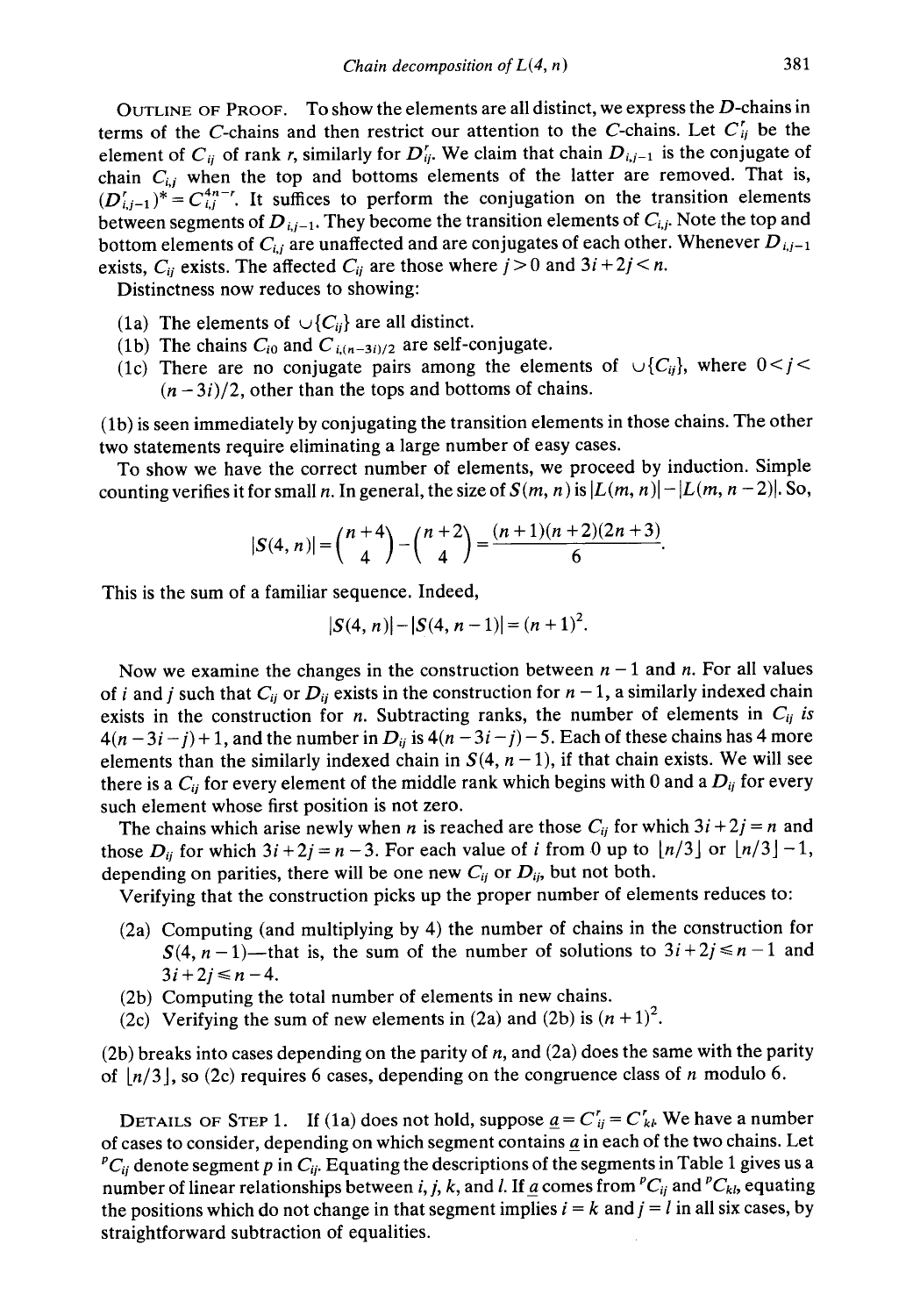## 382 *D. B. West*

By symmetry we may assume  $\underline{a}$  occurs in a lower numbered segment in  $C_{ij}$  than in  $C_{kl}$ . We allow the transition elements between segments to belong to either segment. So, if  $a$  is in <sup>p</sup>C<sub>ij</sub> and <sup>q</sup>C<sub>k</sub>*l*, we may assume <u>a</u> is not the top element of <sup>p</sup>C<sub>ij</sub> nor the bottom element of  ${}^qC_{kk}$ , else we have a case with smaller  $q-p$ . In particular, the rank of the top element in  ${}^pC_{ii}$ must be strictly greater than the rank of the bottom element in  ${}^4C_{kl}$ *.* 

Suppose  $q = p + 1$ . In each case, comparing the ranks of transition elements as described above yields  $f(i, j) > f(k, l)$  for some linear function f. Whenever  $q = p + 1$ , two positions in the elements remain constant from the bottom of segment *p* to the top of segment *q.* This expresses two positions of *a* as identical linear functions of  $(i, j)$  and  $(k, l)$ . In all five cases, we readily manipulate these to produce  $f(i, j) = f(k \, l)$  for a contradiction.

If the first position of *a* is non-zero, *a* can occur only in segments 5 or 6. If it is zero, *a* occurs in segment 4 or below. Now we have eliminated all but 3 of the cases which might have  $C'_{ij} = C'_{kl}$  with  $(i, j) \neq (k, l)$ . The remainder we handle individually.

If <u>a</u> is in <sup>2</sup>*C<sub>ij</sub>* and <sup>4</sup>*C<sub>kl</sub>*, positions 2 and 3 require  $i = n - 2k - l$  and  $n - i - j > n - k - l$ . Adding these gives  $n - j > 2n - 3k - 2l \ge n$ . Next suppose  $q$  is in  ${}^{1}C_{ij}$  and  ${}^{3}C_{kl}$ . Equality of the last three positions requires  $k < i$ ,  $n - k - l = 2i + j$ , and  $n - l \ge 3i + j$ . Substituting for k and  $n - l$  in the second of these gives  $2i + j < 2i + j$ . Finally, suppose <u>a</u> is in <sup>1</sup>C<sub>ij</sub> and <sup>4</sup>C<sub>kl</sub>. Comparing the top of <sup>1</sup>C<sub>ij</sub> with the bottom of <sup>4</sup>C<sub>kl</sub> yields  $n + 3i > 3n - 3k - 3l$  or  $i > k$ . On the other hand, the middle two positions of  $q$  remain constant in both sections, so  $i = n - 2k - l$  and  $2i + j = n - k - l$ . Subtraction gives  $i + j = k$  or  $i \leq k$ .

(1c) also breaks into cases depending on the segments. We assume  $a = C_{ii}^r = (C_{ki}^{4n-r})^*$ , with  $0 \lt j \lt (n-3k)/2$  and  $0 \lt l \lt (n-3k)/2$ , and will show this cannot happen. Here the arguments do not group together as cleanly. One element of such a conjugate pair occurs at least as high as the middle rank in one chain. Call this chain  $C_{ii}$ . The reader can easily work out the transition elements for the segments in  $C_{kl}^*$  to compare with  $C_{ij}$ . Examining the bottom ranks of segment 3, we see  $2n - 2j$  and  $n + 3k + 2l$  are both less than  $2n$ , so *a* lies in segment 3, 4, 5 or 6 in both  $C_{ii}$  and  $C_{ki}^*$ . Assume  $a \in ({}^pC_{ii} \cap {}^qC_{ki}^*)$ .

We first notice  $p \le 4$  is impossible. The first position of <u>a</u> is then 0, but the first position in segment 3 or higher of  $C_{kl}^*$  is always greater than 0 when  $l > 0$ . We handle the remaining cases individually. Again we equate corresponding positions in *a*. The requirements on *j* and *l* figure prominently. For example,  $i + j \leq k$  and  $i \geq k + l$  gives us a contradiction, as do  $n-3i-j \leq l$  and  $n-3k-l \leq j$ . There are eight cases; we include three representative ones here. The others are handled by similar arguments.

 $p=6$ ,  $q=6$ .  $a_2\Rightarrow 2i+j=2k+l$ .  $a_3\Rightarrow i\leq k$ .  $a_1\Rightarrow 3i+j\geq 3k+l$ . Subtracting  $a_2$  implies  $i \ge k$ . So  $(i, j) = (k, l)$ , and this is the case where the top and bottom element of the chain are conjugate.

 $p = 5$ ,  $q = 6$ .  $a_3 \Rightarrow i + j = k$ .  $a_2 \Rightarrow 2i + j = 2k + l$ . Subtracting  $a_3$  implies  $i = k + l$ , requiring  $i = l = 0$ .

 $p=5$ ,  $q=3$ .  $a_2 \Rightarrow n-2i-j=k+l$ .  $a_3 \Rightarrow n-i-j=k+l$ . Subtracting  $a_2$  yields  $i=k$ . Substituting this in the two previous equations yields  $n-3i-j=l$  and  $n-3k-l=i$ .

This completes the proof of (1).

DETAILS OF STEP 2. We begin with (2a). The top element of segment 4 in  $C_{ij}$  has rank  $3n-3i-2j \ge 2n$ , so every  $C_{ij}$  has a 0 in the first position of its middle rank element. The bottom rank of segment 3 in  $D_{ij}$  is  $n + 3i + 2j + 2 \le 2n - 1$ , so  $D_{ij}$  has a positive first position in its middle rank element. The non-decreasing sequences of length 4 which start with 0, end in k, and sum to 2n include from  $(0, 2n-2k, k, k)$  to  $(0, \lfloor (2n-k)/2 \rfloor, \lceil (2n-k)/2 \rceil, k)$ when  $n \ge k \ge [2n/3]$ . So, we want the number of  $C_{ij}$ 's to be  $\sum_{z} |z_{n/3}| \le k \le n$  $\lceil (2n-k)/2 \rceil +1$ . Similarly, the middle-rank elements covered by  $D_{ii}$ 's include from  $(k, k, n-2k, n)$  through  $(k, \lfloor (n-k)/2 \rfloor, \lfloor (n-k)/2 \rfloor, n)$  for  $1 \le k \le \lfloor n/3 \rfloor$ , for a total of  $\sum_{1 \le k \le \lfloor n/3 \rfloor} \lfloor (n-k)/2 \rfloor - k + 1.$